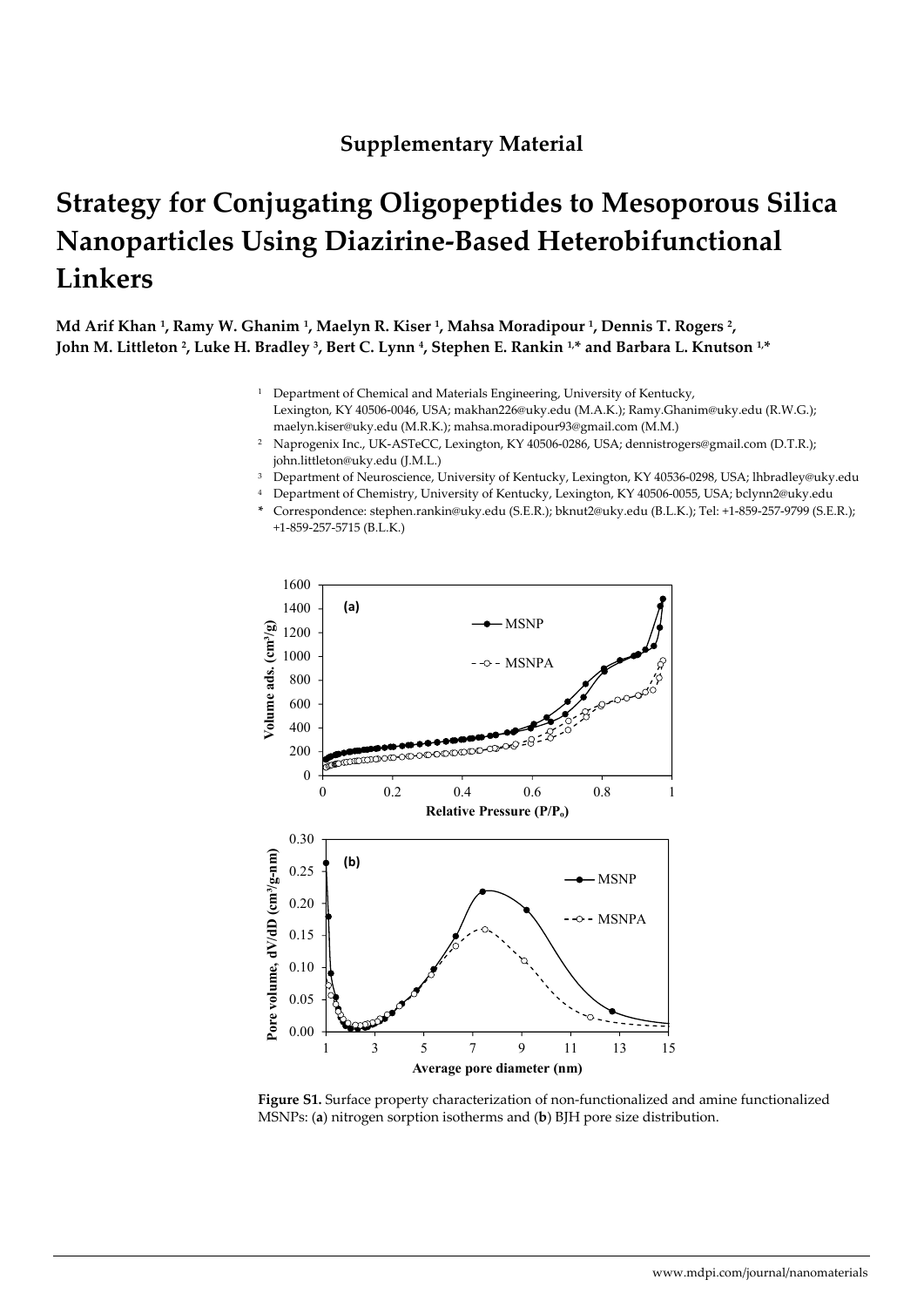

**Figure S2.** Absorbance spectra of RSSV-FITC (peak 495 nm) before and after UV exposure for 120 min.



**Figure S3.** Calibration curve for the concentration of RSSV-FITC in solution.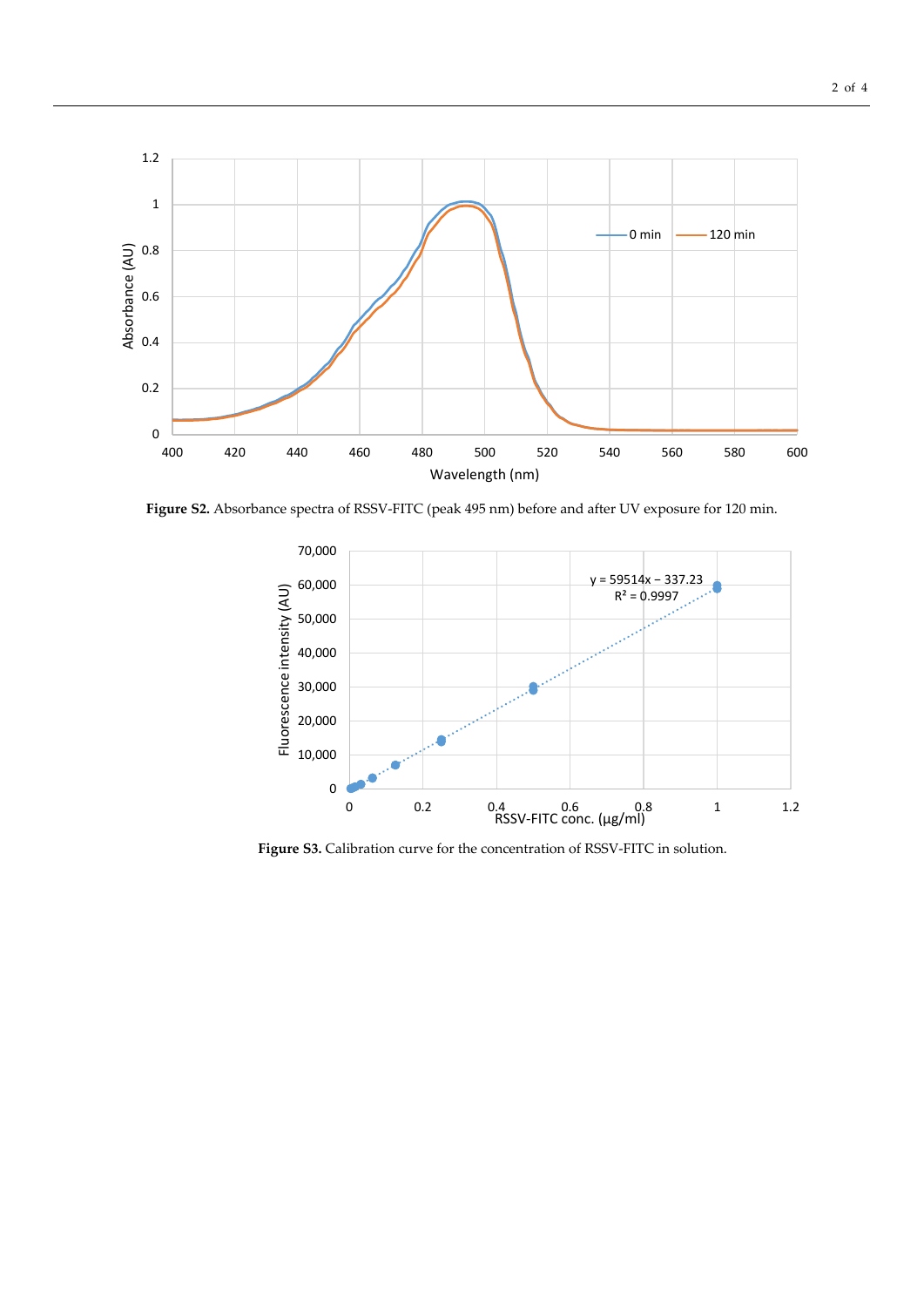

**Figure S4.** Fluorescence intensity decrease due to photo-bleaching for RSSV-FITC solution. There is a ~25% intensity decrease even after 5 min of UV treatment. After the initial drop in intensity, there is no further photo-bleaching.



**Figure S5.** Calibration curve for fluorescence intensities of SNLD-RSSV-FITC solutions before UV treatment.